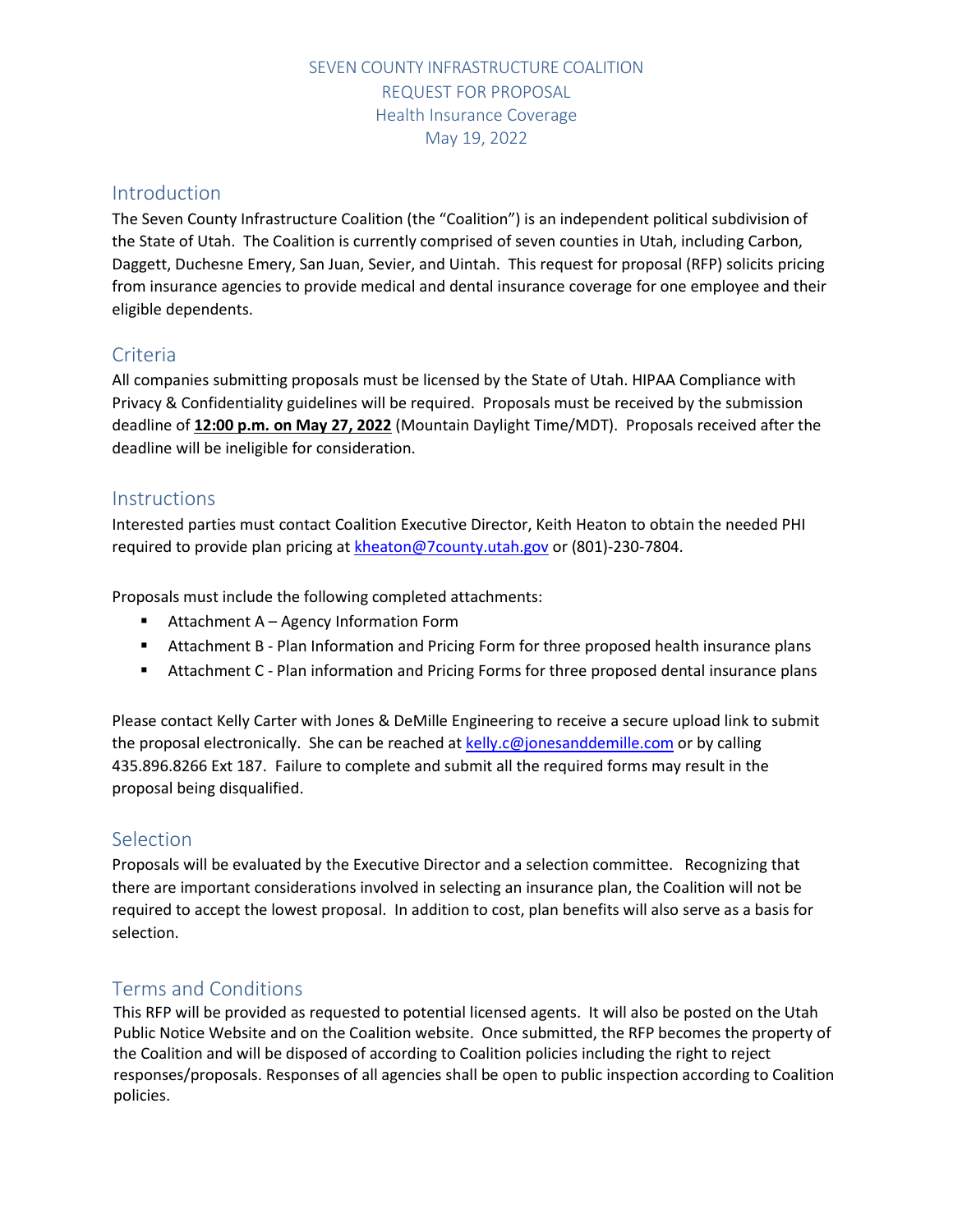## ATTACHMENT A

# Agency Information Form

| Name of Agency: |  |
|-----------------|--|
|                 |  |
| Contact Person: |  |
|                 |  |
| Phone Number:   |  |
|                 |  |
| Address:        |  |
|                 |  |
| Email:          |  |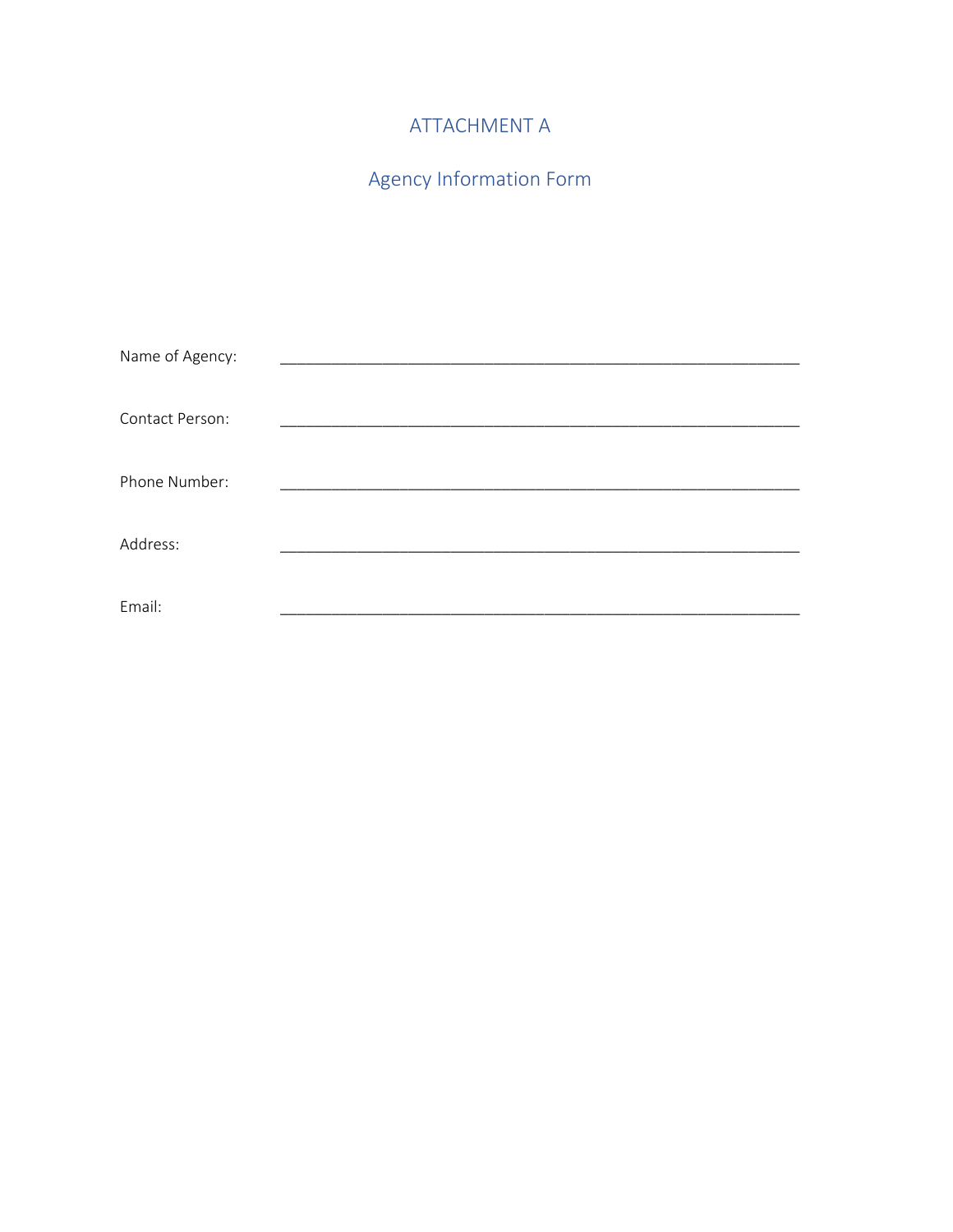## ATTACHMENT B Plan Information and Pricing for Health Insurance

|                                      | Proposed Plan 1               |                                   | Proposed Plan 2               |                                   | Proposed Plan 3               |                                   |
|--------------------------------------|-------------------------------|-----------------------------------|-------------------------------|-----------------------------------|-------------------------------|-----------------------------------|
| Insurance Provider                   |                               |                                   |                               |                                   |                               |                                   |
|                                      | In Network<br><b>Benefits</b> | Out of Network<br><b>Benefits</b> | In Network<br><b>Benefits</b> | Out of Network<br><b>Benefits</b> | In Network<br><b>Benefits</b> | Out of Network<br><b>Benefits</b> |
| Annual Deductible Individual/Family  |                               |                                   |                               |                                   |                               |                                   |
| Maximum Out of Pocket                |                               |                                   |                               |                                   |                               |                                   |
| Physician Copay/Coinsurance          |                               |                                   |                               |                                   |                               |                                   |
| Preventative Care                    |                               |                                   |                               |                                   |                               |                                   |
| Specialist Copay/Coinsurance         |                               |                                   |                               |                                   |                               |                                   |
| Emergency Room Copay/Coinsurance     |                               |                                   |                               |                                   |                               |                                   |
| Urgent Care Copay/Coinsurance        |                               |                                   |                               |                                   |                               |                                   |
| Inpatient Hospital Copay/Coinsurance |                               |                                   |                               |                                   |                               |                                   |
| <b>Prescription Coverage</b>         |                               |                                   |                               |                                   |                               |                                   |
| Premiums                             | Plan 1                        |                                   | Plan 2                        |                                   | Plan 3                        |                                   |
| Employee Only                        |                               |                                   |                               |                                   |                               |                                   |
| Employee & Spouse                    |                               |                                   |                               |                                   |                               |                                   |
| Employee & Family                    |                               |                                   |                               |                                   |                               |                                   |